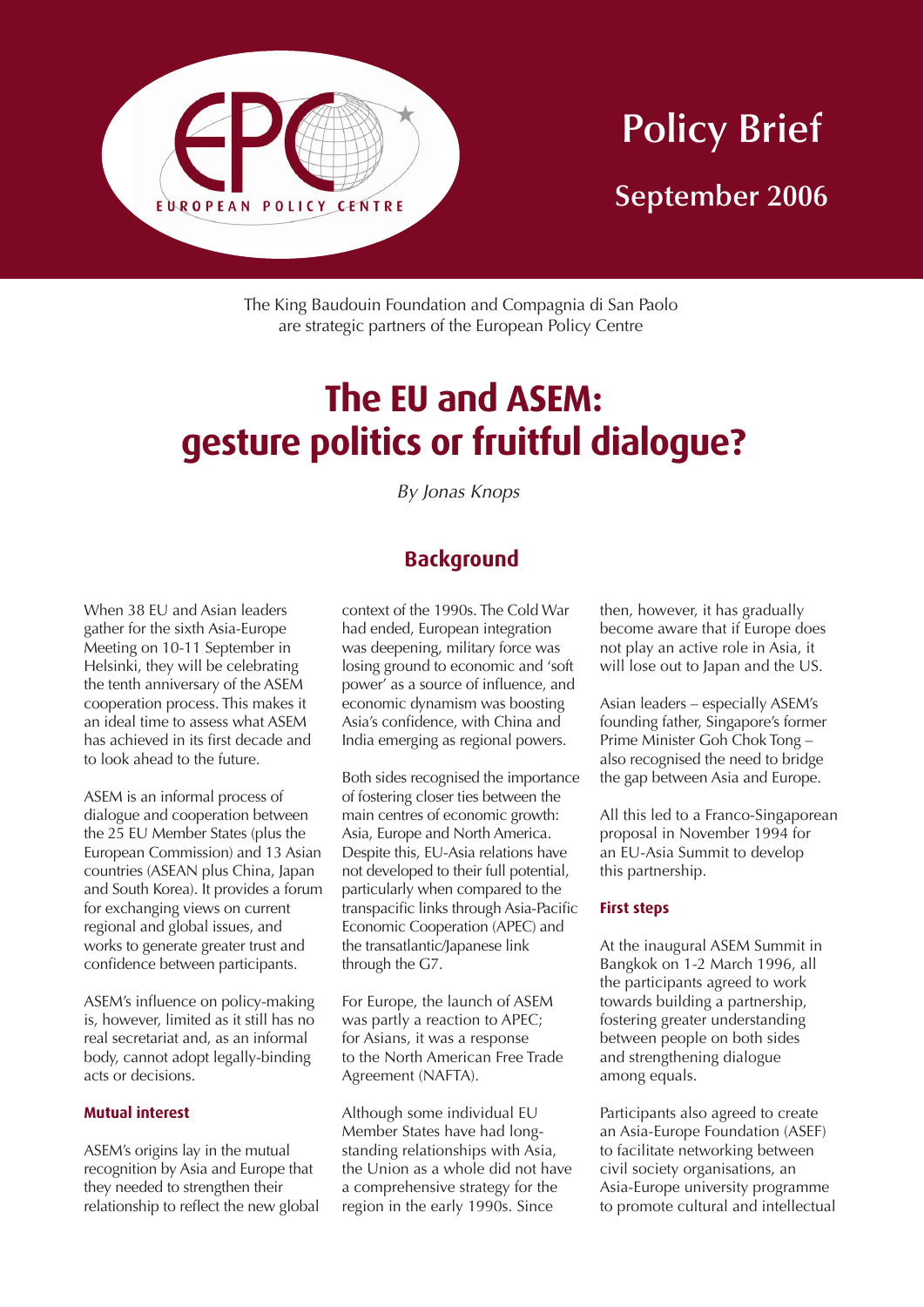exchanges, and an Asia-Europe Environmental Technology Centre (AEETC) to promote environmental cooperation (although this was disbanded in 2002).

Since then, ASEM Summits at Heads of State and Government level have taken place every two years. Key developments at the meetings held so far have included:

■ The Asian financial crisis: The 1998 London Summit was overshadowed by this crisis and produced an agreement to establish an ASEM Trust Fund to support financial reform. It also confirmed the use of the Asia-Europe Cooperation Framework (AECF) for future ASEM activities.

The EU uses ASEM as a platform for informal top-level dialogue, involving both individual EU Member States and the European Commission.

This complements other forms of cooperation with Asia, pursued through intensive bilateral relations with a number of countries in the region and a multilateral dialogue with ASEAN and the South Asian Association for Regional Cooperation (SAARC).

ASEM's promotion of an open and inclusive dialogue enables it to act as a policy-making laboratory where participants can develop and test new ideas.

It also provides an opportunity for informal consultations before official negotiations take place at multilateral conferences, and a forum for exchanging experiences and knowledge. This is particularly useful for Asian countries which want to learn more about the EU's development to see whether this can provide lessons for regional integration in Asia.

■ The Korean Peninsula: The Seoul 2000 Summit was dominated by the political situation in the Korean Peninsula. Participants drew up the 'Seoul Declaration for Peace on the Korean Peninsula', adopted the AECF 2000 programme to steer activities into the next decade, and agreed to extend the ASEM Trust Fund and the ASEM DUO scholarship programme.

■ Cultures and civilisations: The Copenhagen Summit in 2002 initiated a dialogue on this topic and discussed a range of international issues, including North Korea and the fight against terrorism. Most importantly, participants agreed to set up an ad hoc informal consultative mechanism for ASEM coordinators and senior officials to

### **State of play**

In addition, ASEM acts as a catalyst for EU-Asia relations. Since it began it has brought together ministers, high-level officials and businessmen to discuss a variety of subjects. Its summits provide an opportunity for parallel bilateral meetings, such as the first EU-China Summit (just before the second ASEM Summit) and the EU-South Korea Summit (which took place alongside the third ASEM Summit).

#### **The three 'baskets'**

Activities under the ASEM umbrella can be grouped into three categories or 'baskets': political, economic and cultural/intellectual/social.

In the political arena, there has been an informal regular dialogue on human rights and the rule of law since 1997. There is also an emerging dialogue on global security threats and challenges (for example, terrorism, weapons of mass destruction and migratory flows); and a dialogue on environmental questions. However, although sensitive issues have been addressed, the resulting declarations have lacked substance

confer on significant international events. They also agreed to hold a conference on 'non-traditional' security issues, which led to the 'Lanzarote Declaration on Cooperation for the Management of Migratory Flows'.

■ *ASEM enlargement:* The Hanoi 2004 Summit agreed to enlarge ASEM to include the ten new EU Member States and three more ASEAN countries – Cambodia, Laos and Myanmar (Burma) – although the issue of how to treat the latter remained unresolved.

Declarations on fostering 'Closer Economic Partnership between Asia and Europe' and 'Dialogue among Cultures and Civilisations' were also adopted.

and have not attempted to press partners into action.

ASEM's overall economic goal is to promote higher growth and increase trade. It encourages measures to liberalise and facilitate trade and investment by identifying priorities for action in the Trade Facilitation Action Plan, the Investment Promotion Plan and customs cooperation. However, it stresses that all actions should complement existing efforts to achieve an open, rules-based trading system within the framework of the World Trade Organization.

An action-oriented Task Force was set up in 2002 to promote a closer economic partnership between Europe and Asia. Its report recommended concrete actions, including the creation of a virtual secretariat; an ASEM yen-eurodollar market and Bond Fund based on the yen-euro-dollar basket; the integration of energy issues in the economic basket; a Virtual Promotion Centre for Trade Investment and Tourism; and a Business Advisory Council.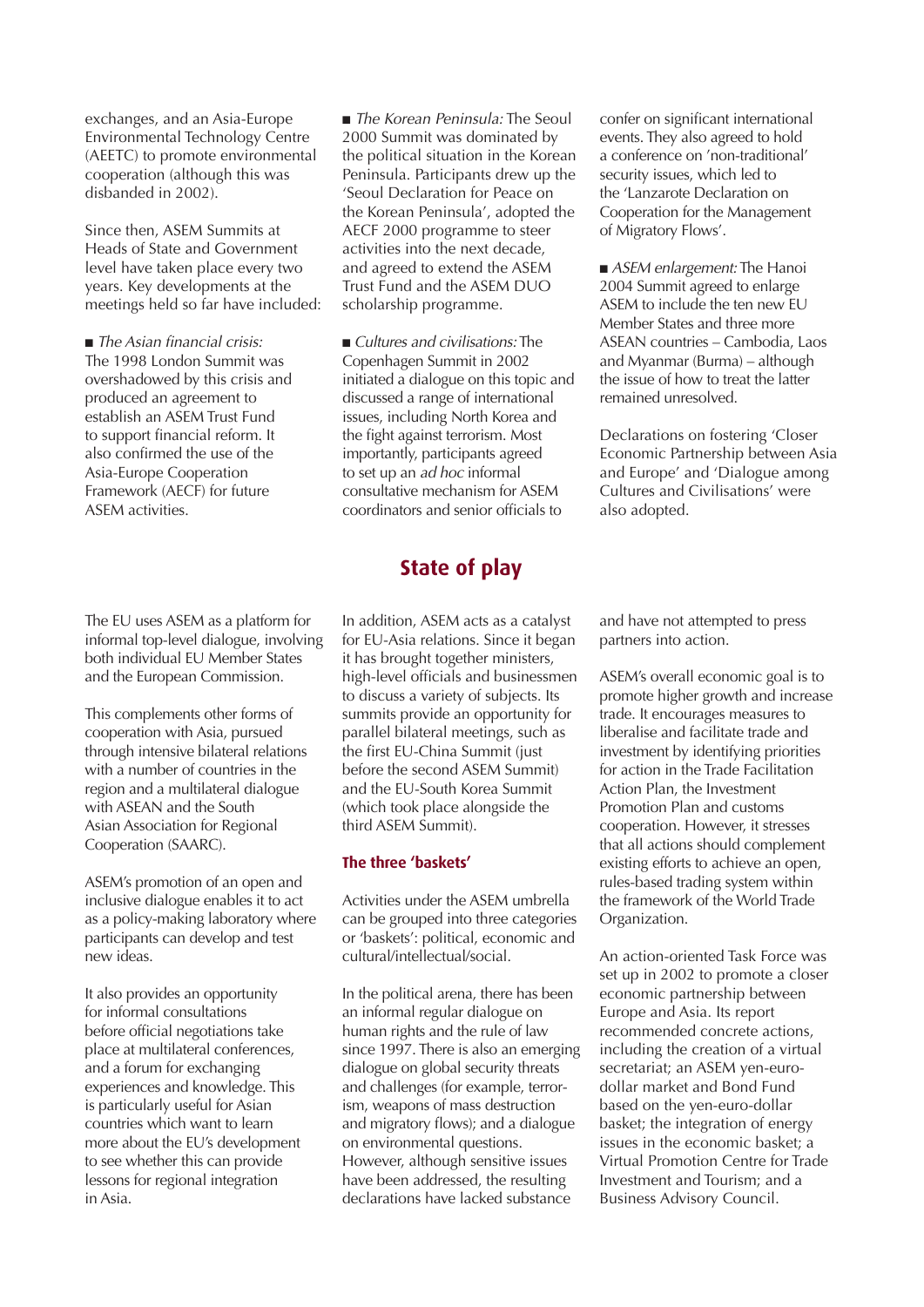In the wake of the Asian financial crisis, ASEM participants pledged to resist protectionist pressures and to maintain the existing level of market access while pursuing further multilateral liberalisation.

The ASEM Trust Fund was established to provide technical assistance and advice on financial and social policy reform, and the European partners created a European Financial Expertise Network specifically aimed at supporting reform of the Asian financial sector.

The Asia-Europe Business Forum (AEBF), set up after the first ASEM meeting, promotes dialogue

between the private and public sectors. It holds an annual meeting where the two sectors exchange views, provide input to the official dialogue, network and debate issues in specific working groups.

As AECF 2000 confirmed, one of ASEM's key priorities is to establish "an enhanced climate for business-to-business dialogue and cooperation between the regions", in particular by paying attention to problems facing small- and medium-sized enterprises.

When it comes to cultural, intellectual and social issues, ASEM provides an opportunity to deepen the dialogue on cultures

#### **Prospects**

Over the past decade, ASEM has emerged as an inter-regional forum for discussing many issues of common interest. However, the lack of clear objectives has made it difficult to achieve tangible results.

ASEM members have avoided institutionalising the process, preferring to maintain its informal and flexible structure, but the lack of real instruments makes it very difficult to implement joint recommendations and policies.

There is a need for constant dialogue with an open and flexible agenda in today's rapidly-changing world. However, while ASEM's informal approach has some advantages, it has also hindered progress in addressing structural problems at both the intra- and inter-regional level.

It has neverthless had a positive impact on the Union, as its existence has encouraged EU Member States which previously had few ties with Asia to incorporate an Asian perspective in their foreign policies, and it has spurred the development of a common EU approach towards the region.

The Union now needs to build on this. The absence of European ministers at recent ASEM meetings has irritated Asian participants, with some accusing the Europeans of not giving ASEM the attention it deserves.

If the ASEM process is to remain significant, the Europeans need to dedicate more time and effort to it.

#### **ASEM enlargement**

Although the ten new countries which joined the EU in 2004 also became part of ASEM, this was not a sign of increased European enthusiasm for the process. It was simply an affirmation of the principle that new EU members become part of ASEM and should play a full role in the process.

However, the AECF 2000's guidelines on enlargement challenge the EU's approach: they make it possible for the Asian partners to veto any accession to ASEM by stating that each candidate should be considered on its own merits and in the light of its potential contribution to the process.

Meanwhile, the EU is strongly opposed to expanding ASEM to

and civilisations, and promote EU-Asia higher-education exchanges. To this end, it has launched initiatives such as the Conference on Cultures and Civilisations, the Interfaith Dialogue, the ASEM DUO educational exchanges and a network of educational hubs.

ASEF is the main body that serves this basket and promotes intellectual, cultural and people-to-people exchanges, acting as both a promoter and a catalyst. It also works to raise the profile of Asia-Europe relations through the media. The fifth ASEM Summit in 2004 agreed that ASEF should develop self-financing capabilities and take steps to ensure its long-term financial sustainability.

include new ASEAN members because of the ongoing dispute over whether Myanmar should be included while it is run by a military junta. The Union has made it clear that it will not agree to admit Myanmar to ASEM or ASEAN until the country makes significant progress in normalising its administration and addressing the EU's human rights concerns.

This has prompted Asian accusations that the EU is applying double standards, as ASEAN membership does not automatically result in access to ASEM, while Europe assumes that all its Member States are also members of ASEM.

Given the importance of the global challenges facing Europe and Asia, and their common approach towards many issues, it is vitally important that the two sides overcome their differences over Myanmar.

The enlargement problem highlights one of the shortcomings of the process from the start: that the 'Asia-Europe Meeting' was a misnomer. The new forum involved the EU and a large part of East Asia, but neither the whole of 'Europe' nor the whole of 'Asia'.